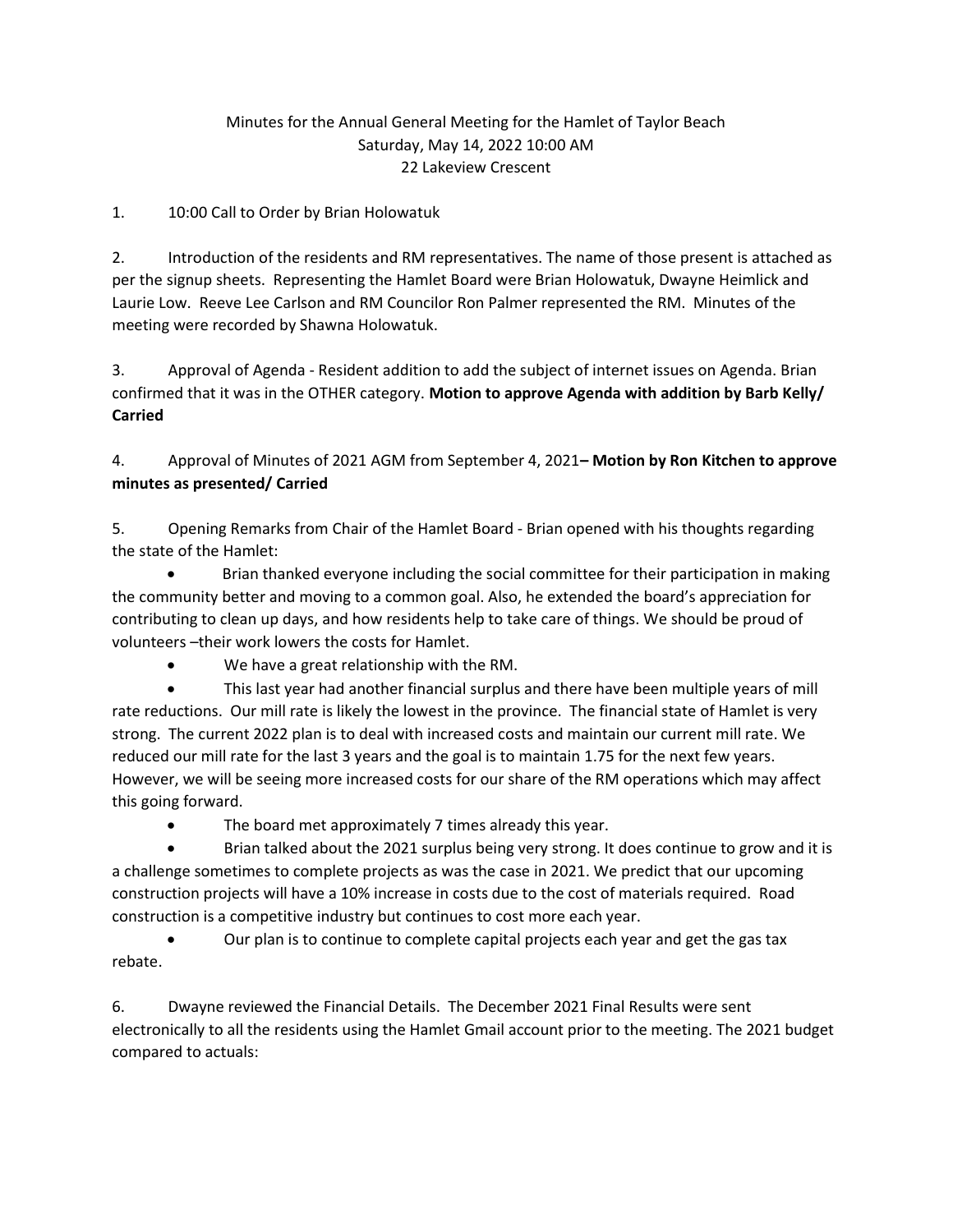Revenue was down by \$4,000 from Gas Tax in 2021. We were not able to apply for the Gas Tax as two of our 2021 planned projects were not completed, we were not able to collect on gas tax grant – covid caused some things to not get done or to be done more slowly.

 Expense Budget Variances - a resident addressed the soft spots on Invercauld to Lee Carlson. This project was not completed in 2021 and resulted in a positive variance of \$28,000. Lee reviewed last year's cost sharing arrangement where the RM and the Hamlet would share the cost to resurface the road. Taylor Beach's share would cost 50% of the repairs and the RM would pay 50%. A resident noted that contribution from the Hamlet is not a requirement but the arrangement allows for pavement to continue to be used near the Hamlet. This project has been allocated for completion in 2022 to mill the old surface, repack and put a pavement top on it. Lee confirmed that milling the old surface into the base strengthens the base and adds stability.

 A resident raised a question: Why have RM Administration Expenses risen 30% which is significant? Brian replied that more staff are working in RM. Also as more financial review was done by the RM it was discovered that not all administrative costs were being passed along to the Hamlets. Time expenditures, with associated costs are being charged now that weren't charged before. Administration costs will likely rise with additional service charges and inflation. Lee Carlson confirmed that actual administration cost is mostly salaries and admin service charges which have increased. Since covid, costs have gone up substantially. RM fire services for the RM were \$17,665 in 2021, now this cost is budgeted to increase to \$31,975 in 2022. In 2019 fire protection costs for the Hamlet were \$933, then \$112 in 2020 and , then ended up \$1,766 in 2021 and going up substantially next year. Municipality police services used to be absorbed by the RM but now are being passed along to the Hamlets.

 Another resident commented that road repairs like those on the Taylor Street turnaround are required due to damage from larger vehicles – septic trucks gouge the pavement. How can we make large trucks responsible? Lee Carlson confirmed that the RM is limited to what we can do. Letter can be sent to the suppliers to try to minimize damage and lobby them but we can't stop them. It's not residential traffic that causes damage but it is the big heavy vehicles. Brian agreed that maintenance around that turnaround is going to be high unless we just gravel it and so we all must encourage large truck drivers to be respectful.

 Dwayne presented the 2022 Hamlet of Taylor Beach Budget – Taxable assessment is up from last year. The revenue from the Gas Tax will be applied for as a credit if we spend it on an approved project.

 Discretionary expense detail: Board expenses include the PARCs Convention if someone attends, Zoom subscription used for the online meetings and Survey Monkey used for the annual resident survey.

- We increased the amount allocated for volunteer gift cards to \$2,000.
- We built in budget money for the use of the road crew/maintenance.
- Our largest project will be for the milling and resurface of Invercauld where we allocated \$28,000.

 We have allocated an additional \$2,500 to last year's reserve amount for flood protection (land topography and water runoff modeling).

- There will be no reduction in costs for dust proofing from last year.
- We allocated \$800 for social club activities.

 The Lakeview Crescent road preparation project will be completed and we have budgeted \$6,500 for this.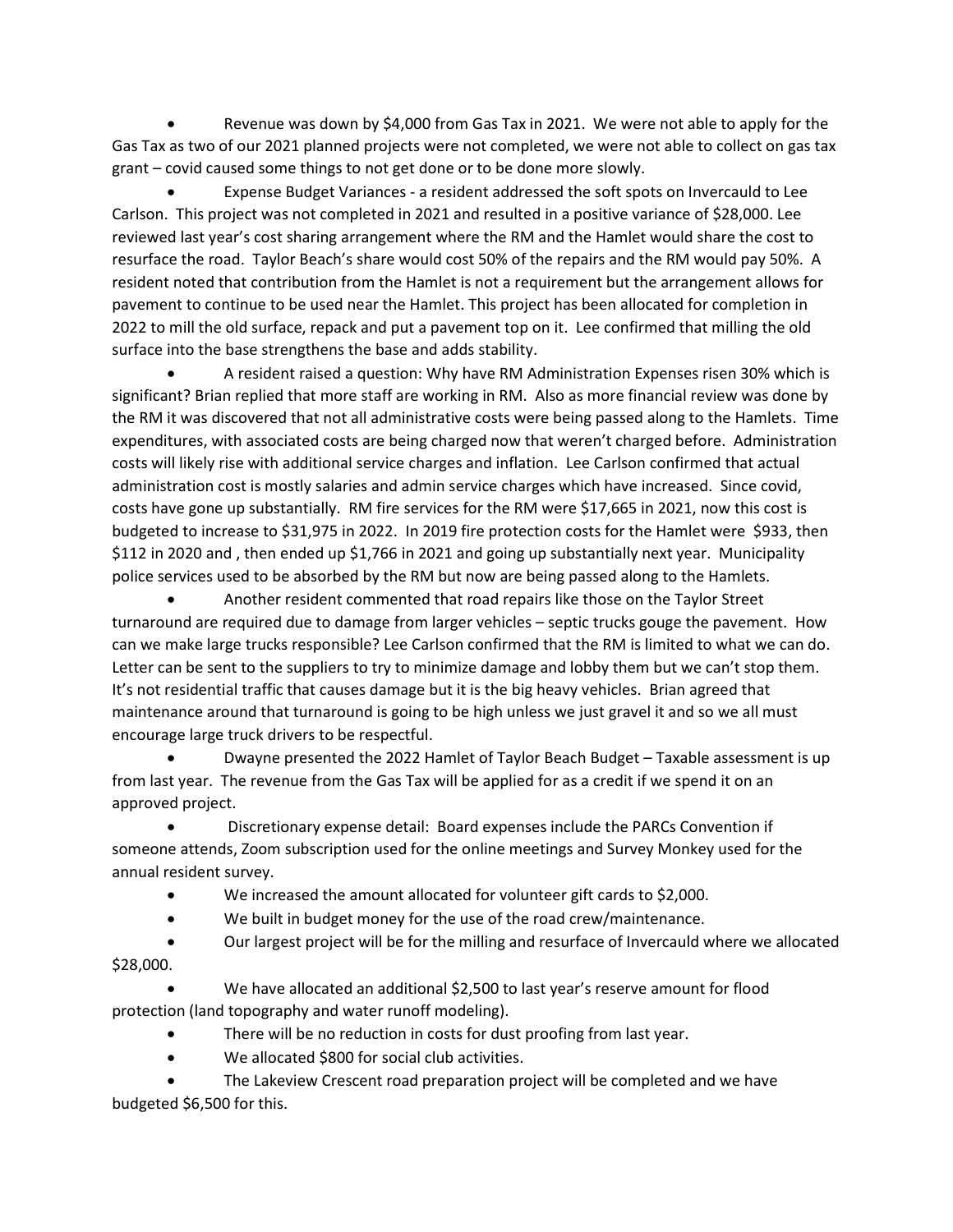In discussions with the RM, it is believed that our share of increased policing and fire protection will total \$3,200.

 Lee Carlson confirmed that the RM Finance Committee has discovered that both the Hamlet of Taylor Beach and Pasqua Lake have not been paying their share of Governance expenses. This amounted to \$30,000 annually for the past 4 years. These costs have been passed along to the Hamlets this year. We added \$3,000 for governance in the budget for this cost.

 The Hamlet of Pasqua Lake continues to consider becoming a village. A resident asked if we were paying for the legal fees required to defend the RM for the nuisance complaints. Lee confirmed that the RM is absorbing these legal fees.

 A resident asked if land owners pay for the cost of Stars Ambulance. Lee confirmed that he would have to enquire. The Hamlet pays for the cost of fire protection services for the Hamlet.

 Total allocated costs for 2022 are expected to be \$61,500, we will reduce our Reserve by \$26,000 if the budget is spent as planned.

 Dwayne presented a summary of the gift cards distributed/held. The RM sent out \$1,095 and we have \$310 worth of cards in the office to be used yet.

7. The consultant we have hired to gather the information for the Environmental Project was scheduled to attend the AGM and provide a presentation of the work completed on the project and to meet with residents after the meeting. Unfortunately he was called away unexpectedly so he was unable to attend. The board will reschedule the meeting for later when we can. Brian confirmed that the work being performed consists of consolidating and mapping data using accurate ground level elevations and topography. The consultant has been measuring water inflows to calculate risk levels from watershed process and developing hydraulic models using creek flows and the land characteristics. We need to understand the Hamlet's current elevations and the risks. His initial conclusions have supported the risk mitigating value of the previously performed berm work recommended by the WSA. With this information, future projects will be recommended based on conclusions drawn from that data so we can protect ourselves in the future.

A resident questioned on how the data will be archived. Brian explained that the much of the data used was provided from the military. Brian confirmed that the Board's intent is to archive it and not to pay over and over again so the information will be shared with the appropriate agencies and the RM as much as is possible.

8. Social committee update –Lori Butterfield outlined upcoming activities planned including more Free Space Fridays and an event on July 1. Other potential ideas include a golf tournament in August, a fall potluck and perhaps a Christmas event. Suggestions are welcome. The Hamlet Board thanks Lori, Susan and Barb for their work.

9. Laurie reminded the residents that we need to use the signup sheet for the meeting and asked them to add new contact information so that we can continue to be in touch.

Laurie thanked the many volunteers who make this Hamlet so special. The work that the volunteers do saves us money so please nominate your neighbors when you see them helping out.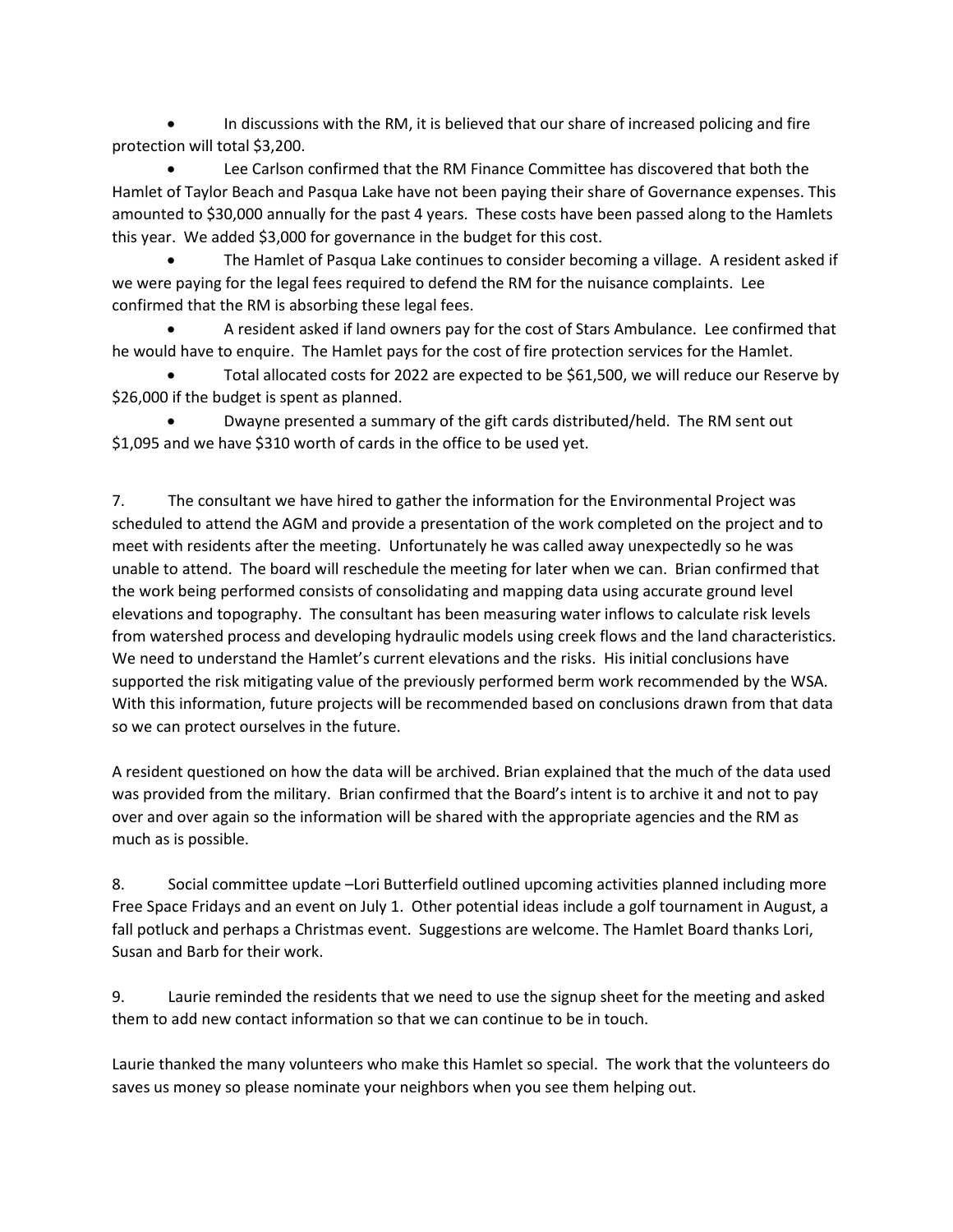Projects – Laurie confirmed that the Invercauld project will go ahead this summer. Last summer we chose to stretch the useful life of the pavement that is there but now it is overdue for work. Lee also confirmed that there was a shortage of cold mix as well in 2021 but that it is going to be repaired this summer.

Projects –Brian outlined that Lakeview Crescent low spots will be built up.

Projects – Brian confirmed that the 3 year process to complete the dust proofing on Invercauld is complete so we plan to use grading only for ongoing maintenance. Both Elva and Victoria dust proofing will be completed again as well as parts of Lakeview Crescent and the section of road connected to Taylor Street. All of this should be completed with a budget of \$1000.

Projects – Brian confirmed that we will need to do something to change the road to the recycle bins and two residents offered suggestions to accomplish this. We will work with the individuals who have purchased the new lot adjacent to the existing road.

Projects – Laurie announced that a group of residents wished to present a proposal to the residents regarding a new recreational project which was first suggested in 2021.

 Lori Butterfield introduced the individuals working on a new community funded recreational facility (Wanda Smith-Windsor, Jim Paskaruk, Lori Butterfield, Lorrie Giesbrecht, Dawn Morin, and Kendra Morin).

 The plan was confirmed to have a facility which will provide activities for multiple age groups and interests, not just a playground. The initial structure will appeal to an age group between 2 to 12. It will be a multi-year project which will likely cost between \$40,000 to \$50,000 supported by Hamlet fundraising, resident contributions, grants, and private vendor sponsorships.

 Jim Paskaruk outlined the location of the facility in the RM owned land between Lakeview Crescent and Victoria Street. Lori confirmed her intention to the request to the residents that Hamlet Board provide \$10,000 for the project in the 2022 budget so that when a structure is selected that a deposit could be paid to lock in the cost while fundraising continues.

 A resident asked where the Stars Ambulance was going to land. Lori confirmed that there is adequate space to accommodate their use and that a consultant from Stars has been contacted to provide input into the best location for their landings.

 A resident asked if the \$10,000 would have to come out of Reserve. The resident reminded the group that in the event that we experienced another flooding situation like in 2009, a reserve of \$110,000 could easily be spent. A resident proposed that we do not allow the reserve to drop to an amount less than \$124,000.

**•** Discussion of the wording of proposed motion. Motion by Lori Butterfield that Taylor Beach Hamlet supports the proposed site for a recreational facility and to make a \$10,000 contribution from the 2022 budget. Discussion if the motion should not include the location in case Stars doesn't approve the location. Discussion on the road width of Victoria Street at 66 feet. Discussion regarding additional wording. Resident question if the removal of the \$10,000 from reserve requires RM approval. Brian confirmed that it does not. Discussion if there is a minimum reserve amount requirement. Lee confirmed that there no set legislation to direct reserve amounts but they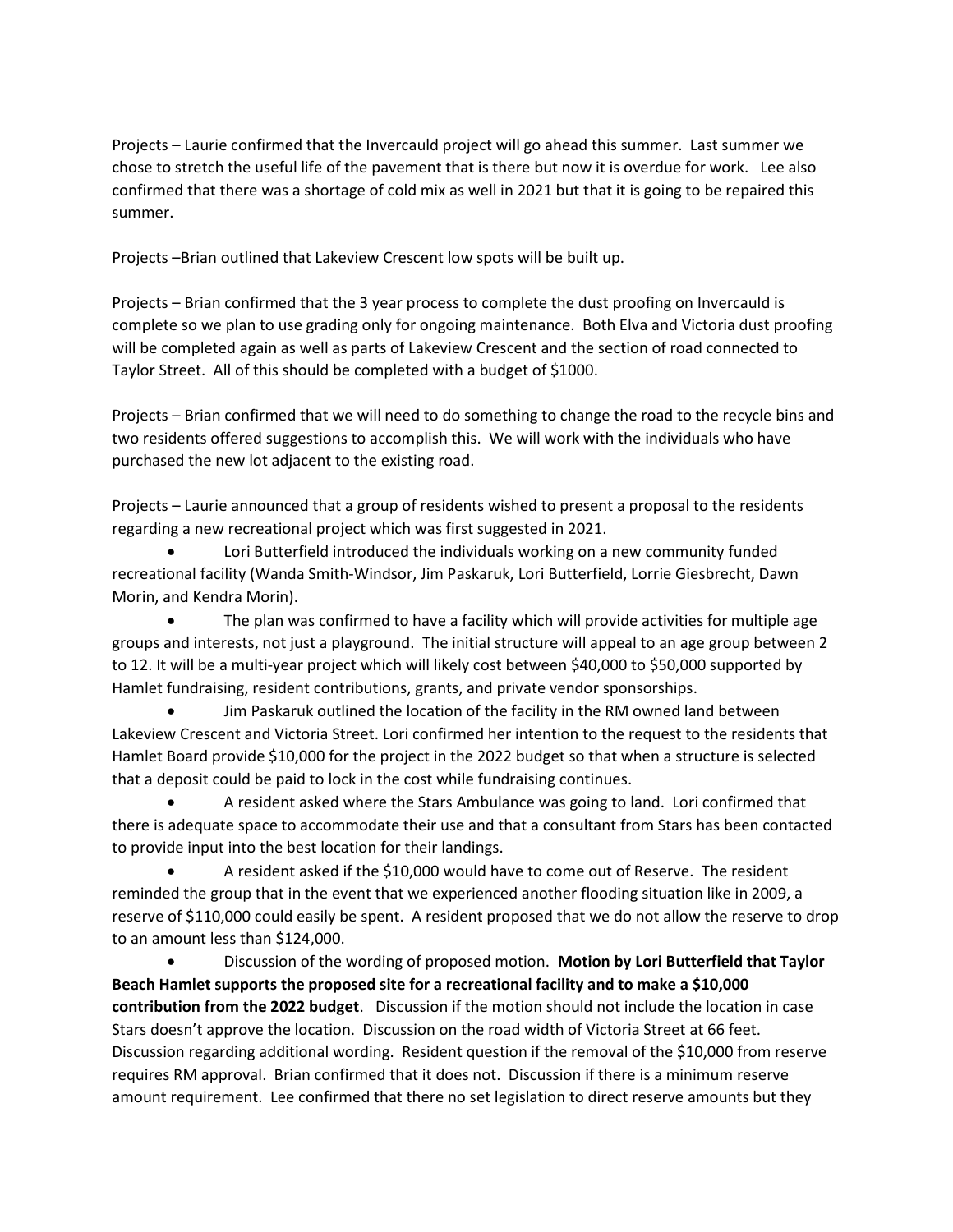have the power to request changes to amounts held. Dwayne reminded the residents that our target was to maintain a reserve equal to 1 year's expenses which we are compliant with. Discussion to change the location. Change motion to "Preferred site".

Motion by Lori Butterfield that the Hamlet support the development and installation of a recreational area for community use at the preferred location and to approve funding of \$10,000 from the 2022 budget to move forward.

Vote by a show of hands: 29 For, 1 Opposed. Motion Carried. Adoption of this motion to spend \$10,000 at the preferred location with the money coming out of the 2022 budget.

Lee Carlson reminded the residents that the Hamlet Board cannot control the money for any project or donation. The money collected by donations will have to be held by the RM.

10. Brian reported to the group that an internet problem has been identified by residents living along Taylor Street. Some residents cannot get 10 Meg into their homes. Katepwa Village got quote for 25/50Meg internet service and the cost varied substantially with fiber quote \$2,000,000 and a copper wire solution costing 30% of that price. Fiber is future but the costs are very high. Wireless off the tower is a strategy that may allow others to get higher speeds than today in the next few years. Hamlet Board has request into SaskTel for higher speed offerings for the end of Taylor beach but the cost could be \$20,000 or \$200,000. Brian confirmed that everyone should be able to get a 10Meg service from SaskTel, if not it should be a trouble call into SaskTel. He reminded the residents that level of service is approximately 10Meg on a wired line not wifi.

11. Lee Carlson provided an update on the potential of using the new sewage treatment plant located outside of Lebret. It has been working well for 3 months and the Village is waiting for an engineering report to see if they have any excess capacity. The facility is owned equally by the Star Blanket First Nation and the Village of Lebret.

12. A resident enquired about the minutes from the last year's AGM. In the September 4, 2021 minutes, there was a discussion and vote regarding a change to the base taxes on undeveloped vacant lots. A resident asked why a Hamlet motion passed years ago to have a different tax base for developed vacant lots was not enforced. Brian confirmed that the motion to change the base tax was revisited in 2021 and defeated by a vote of residents. A resident reminded the meeting that the Hamlet Board doesn't have a lot of power. Lee Carlson confirmed that he didn't know why the original motion was not acted on but the RM sets the base tax and the Hamlet can ask for a change but the RM doesn't have to act on the motion. Brian acknowledged that governance had been missed.

13. A resident asked if the "No Swimming" warning signs had been approved by the Board. Laurie confirmed that signs had been ordered by the RM for the point and the two easements. The signs for the easements were installed on existing posts in the fall but the "No Swimming" signs will be installed this spring.